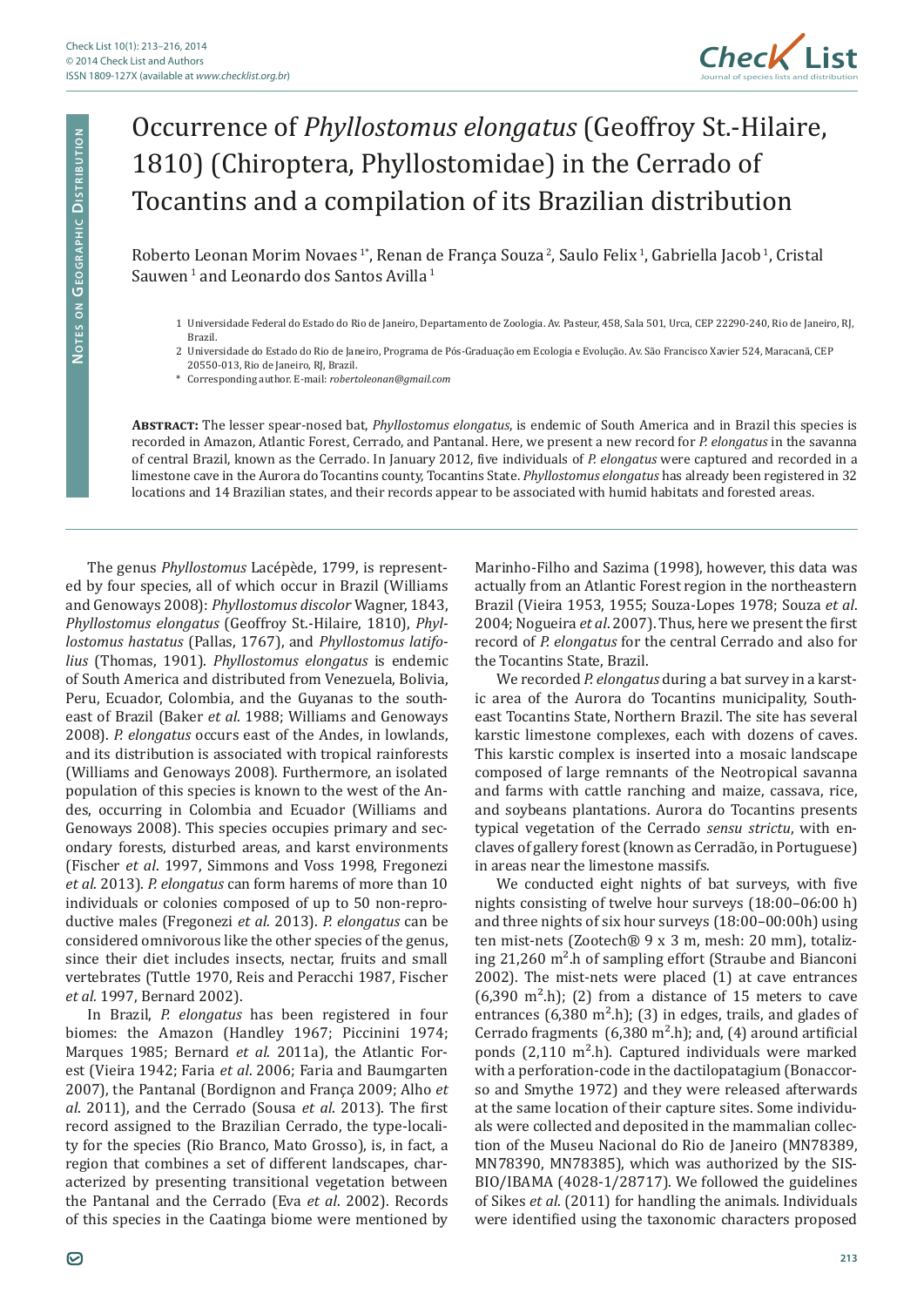by Simmons and Voss (1998), Lim and Engstrom (2001), Reis *et al*. (2007, 2013). The compilation of the distribution of *P. elongatus* in Brazil was made through records obtained from the scientific literature (see Reis *et al*. 2007, Williams and Genoways 2008).

Five individuals of *Phyllostomus elongatus* (Figure 1) were captured in areas around the caves Gruta dos Moura and Gruta do Urso (12°34′ 53″ S and 46°30′ 59″ W, ca. 400 m.a.s.l.) during a bat survey in Aurora do Tocantins, Tocantins State, northern Brazil. *P. elongatus* represented 0.96% of a total of 518 captures of 30 species. Four individuals were captured as they were leaving the Gruta dos Moura cave during the first hours after sundown. Another individual of *P. elongatus* was captured in a gallery forest area about one hour before dawn (Table 1).

According to Nogueira *et al*. (2007), *Phyllostomus elongatus* is a medium-sized bat, with a total body length between 99 and 115 millimeters (mm), and forearm between 61 and 71 mm. Additionally, *P. elongatus* has round-edged ears that are longer than its head length, which differentiates the species from its congeners. Furthermore, *P. elongatus*′ s calcaneus is longer than its foot length, which is an important characteristic that distinguishes it from *P. hastatus* and *P. discolor*, with *P. elongatus* having the longest calcaneus. In addition, *P. elongatus* can be distinguished from *P. latifolius* by its forearm length and for having a white spot on the tip of the wings (Koopman 1994, Fregonezi *et al*. 2013).



**Figure 1.** Adult male *Phyllostomus elongatus* (MN78390) captured in karstic area of Aurora do Tocantins, TO, northern Brazil. Photo: Roberto Leonan Morim Novaes.

Captures were conducted in a gallery forest that has similar physiognomic and abiotic characteristics to rainforests, such as high humidity and a canopy that can reach up to 12m in height (Oliveira-Filho and Ratter 2002).

*Phyllostomus elongatus* has been recorded in 32 Brazilian localities, distributed in 14 states, including the new record for the State of Tocantins (Table 2, Figure 2). Most of the records occur in the Amazon rainforest and the At-



**Figure 2.** Geographic distribution of *Phyllostomus elongatus* in Brazil, including a new record from the Brazilian Cerrado (gray) of Tocantins State (hollow circle).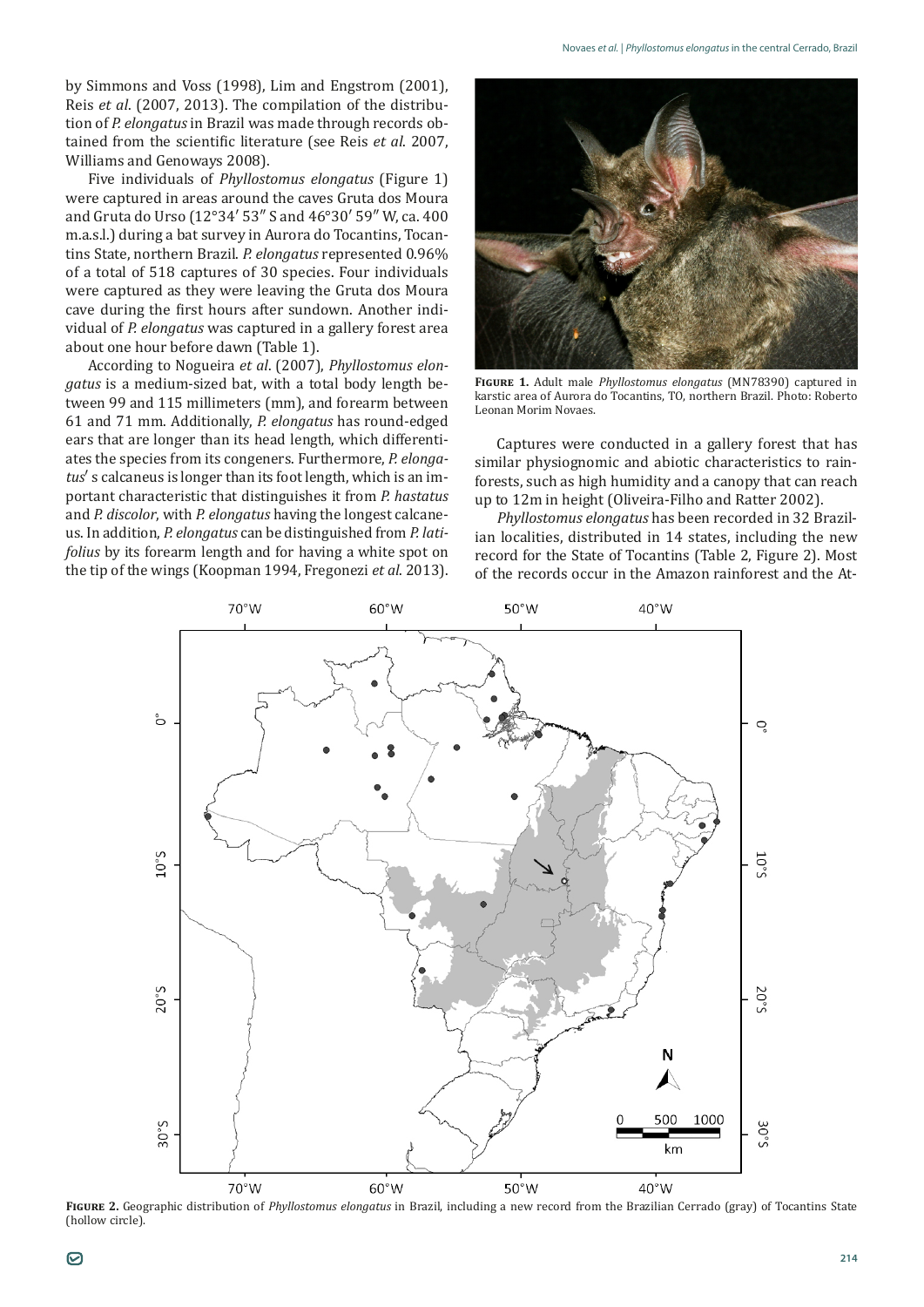lantic Forest. Additionally, there is also a record for the Pantanal on an area of semideciduous forest (Bordignon and França 2009). The previous record of *P. elongatus* for the Cerrado was captured in a gallery forest in the transition between the Cerrado and Amazonia (Sousa *et al*. 2013). The compilation and revision of the geographic distribution of *P. elongatus* suggest that this species is more frequent on forested habitats with higher humidity. Williams and Genoways (2008) made a distribution review of *P. elongatus* noting the possibility of occurrence of this species in the Cerrado of Central Brazil, however the authors did not confirm its occurrence in this region.

Studies on the bat fauna of the Cerrado are very recent; the first ones were made in the early 1990′ s (Aguiar and Zortéa 2008). Although knowledge about the diversity of bats in this biome is still limited and the information about the species distribution in the Cerrado is incipient (Bernard *et al*. 2011b), this biome presents a high bat diversity (Marinho-Filho 1996, Zortéa and Alho 2008). In addition, bat surveys are lacking or poorly conducted for many areas of the Brazilian Cerrado, including the state of Tocantins (Bernard *et al*. 2011b, Gregorin *et al*. 2011), which indicates that new species of bats can still be recorded for this biome.

| <b>TABLE 1.</b> Individuals of <i>Phyllostomus elongatus</i> captured in Cerrado of Aurora do Tocantins, Tocantins State, Northern Brazil. |  |  |
|--------------------------------------------------------------------------------------------------------------------------------------------|--|--|
|--------------------------------------------------------------------------------------------------------------------------------------------|--|--|

| <b>DATE</b>     | <b>HOUR</b> | <b>INDIVIDUAL</b> | <b>SEX</b> | <b>REPRODUCTIVE STAGE</b> | <b>SKULL LENGTH</b>      | <b>FOREARM LENGTH</b> | <b>BODY MASS</b> |
|-----------------|-------------|-------------------|------------|---------------------------|--------------------------|-----------------------|------------------|
| 14/ian/12       | 19:30       | MN78390           | Male       | Abdominal testes          | 27.8                     | 63.9                  | 44.0             |
| 17/ian/12       | 19:00       | MN78388           | Male       | Abdominal testes          | 28.9                     | 64.5                  | 30.0             |
| 13/ian/12       | 18:00       | MN78389           | Female     | Inactive                  | 29.1                     | 65.4                  | 33.0             |
| $15/$ jan $/12$ | 04:10       | Released          | Female     | Post-lactating            | $\overline{\phantom{a}}$ | 62.0                  | 40.0             |
| 17/ian/12       | 19:00       | Released          | Female     | Post-lactating            | $\overline{\phantom{a}}$ | 68.2                  | 32.0             |

**Table 2.** Collecting localities of *Phyllostomus elongatus* in Brazil. Amazonia (Ama), Atlantic Forest (Atl), Cerrado (Cer), and Pantanal (Pan).

| <b>LOCALITY</b>             | <b>STATE</b>       | <b>BIOME</b> | <b>COORDINATES</b> | <b>REFERENCE</b>            |
|-----------------------------|--------------------|--------------|--------------------|-----------------------------|
| PN Montanhas do Tumucumaque | Amapá              | Ama          | 03°12' N, 52°01' W | Martins et al. (2011)       |
| EB Ilha de Maracá           | Roraima            | Ama          | 02°27' N, 60°59' W | Robinson (1998)             |
| FLONA do Amapá              | Amapá              | Ama          | 01°18' N, 51°52W   | Martins et al. (2011)       |
| Macapá                      | Amapá              | Ama          | 00°02' N, 51°04' W | Mok et al. (1982)           |
| Mazagão                     | Amapá              | Ama          | 00°07' S, 51°16' W | Piccinini (1974)            |
| Maruanum                    | Amapá              | Ama          | 00°10' S, 51°16' W | Piccinini (1974)            |
| RDS Rio Iratapuru           | Amapá              | Ama          | 00°18' S, 52°26' W | Martins et al. (2011)       |
| Utinga                      | Pará               | Ama          | 01°20' S, 48°32' W | <b>Handley</b> (1967)       |
| Belém                       | Pará               | Ama          | 01°27' S, 48°25' W | Mok and Lacey (1980)        |
| Santarém                    | Pará               | Ama          | 02°24' S, 54°42' W | <b>Bernard</b> (2001)       |
| RDS Amanã                   | Amazonas           | Ama          | 02°35' S, 64°40' W | Pereira et al. (2010)       |
| PARNA da Amazônia           | Pará               | Ama          | 03°48' S, 56°40' W | Marques (1985)              |
| Not provided                | Rondônia           | Ama          | Not provided       | Bernard et al. (2011a)      |
| 80km N of Manaus            | Amazonas           | Ama          | 02°24' S, 59°43' W | Sampaio et al. (2003)       |
| Refúgio do Maruaga          | Amazonas           | Ama          | 02°54' S, 59°41' W | Fischer et al. (1997)       |
| Manaus                      | Amazonas           | Ama          | 03°01' S, 60°07' W | Reis and Guillaumet (1983)  |
| Rio Madeira                 | Amazonas           | Ama          | 05°27' S, 60°45' W | Bobrowiec (2012)            |
| FLONA de Carajás            | Pará               | Ama          | 06°08' S, 50°18' W | Tavares et al. (2012)       |
| Rio Aripuanã                | Amazonas           | Ama          | 06°08' S, 60°11' W | Bobrowiec (2012)            |
| PARNA Serra do Divisor      | Acre               | Ama          | 07°40' S, 73°40' W | Nogueira et al. (1999)      |
| Recife                      | Pernambuco         | Atl          | 08°03' S, 34°52' W | Souza-Lopes (1978)          |
| Caruaru                     | Pernambuco         | Atl          | 08°21' S, 36°01' W | Souza et al. (2004)         |
| Rio Largo                   | Alagoas            | Atl          | 09°28' S, 35°51' W | Vieira (1953)               |
| Aurora do Tocantins         | Tocantins          | Cer          | 12°34' S, 46°30' W | Present Study               |
| Nova Xavantina              | Mato Grosso        | Cer          | 14°38' S, 52°21' W | Sousa et al. (2013)         |
| Salvador                    | <b>Bahia</b>       | Atl          | 12°47' S, 38°27' W | Vieira (1955)               |
| Ilheus                      | <b>Bahia</b>       | Atl          | 14°47' S, 39°01' W | Faria et al. (2006)         |
| Rio Branco                  | Mato Grosso        | Pan          | 15°14' S, 58°07' W | Type-locality               |
| Una                         | <b>Bahia</b>       | Atl          | 15°16' S, 39°04' W | Faria and Baumgarten (2007) |
| Macico do Urucum            | Mato Grosso do Sul | Pan          | 19°24' S, 57°22' W | Bordignon and França (2009) |
| Povoação Village            | Espírito Santo     | Atl          | 19°33' S, 39°48' W | Lage et al. (2013)          |
| Teresópolis                 | Rio de Janeiro     | Atl          | 22°25' S, 42°57' W | Vieira (1942)               |

**Acknowledgments:** We are grateful for the Conselho Nacional de Desenvolvimento Científico e Tecnológico (CNPq) for supporting the project; Prefeitura Municipal de Aurora do Tocantins, Anselmo Rodrigues, and Wagner José Moura for structural and logistical support on the performed activities; for Ruby Malzoni for extensive revision and correction; for anonymous reviewers and Paúl Velazco for their valuable suggestions.

## **Literature Cited**

- Aguiar, L.M.S. and M. Zortéa. 2008. A diversidade de morcegos conhecida para o Cerrado. *Anais do IX Simpósio Nacional do Cerrado*. Brasília: Empresa Brasileira de Pesquisa Agropecuária. 6 pp.
- Alho, C.J.R., G. Camargo and E. Fischer. 2011. Terrestrial and aquatic mammals of the Pantanal. *Brazilian Journal of Biology* 71(1): 297– 310.